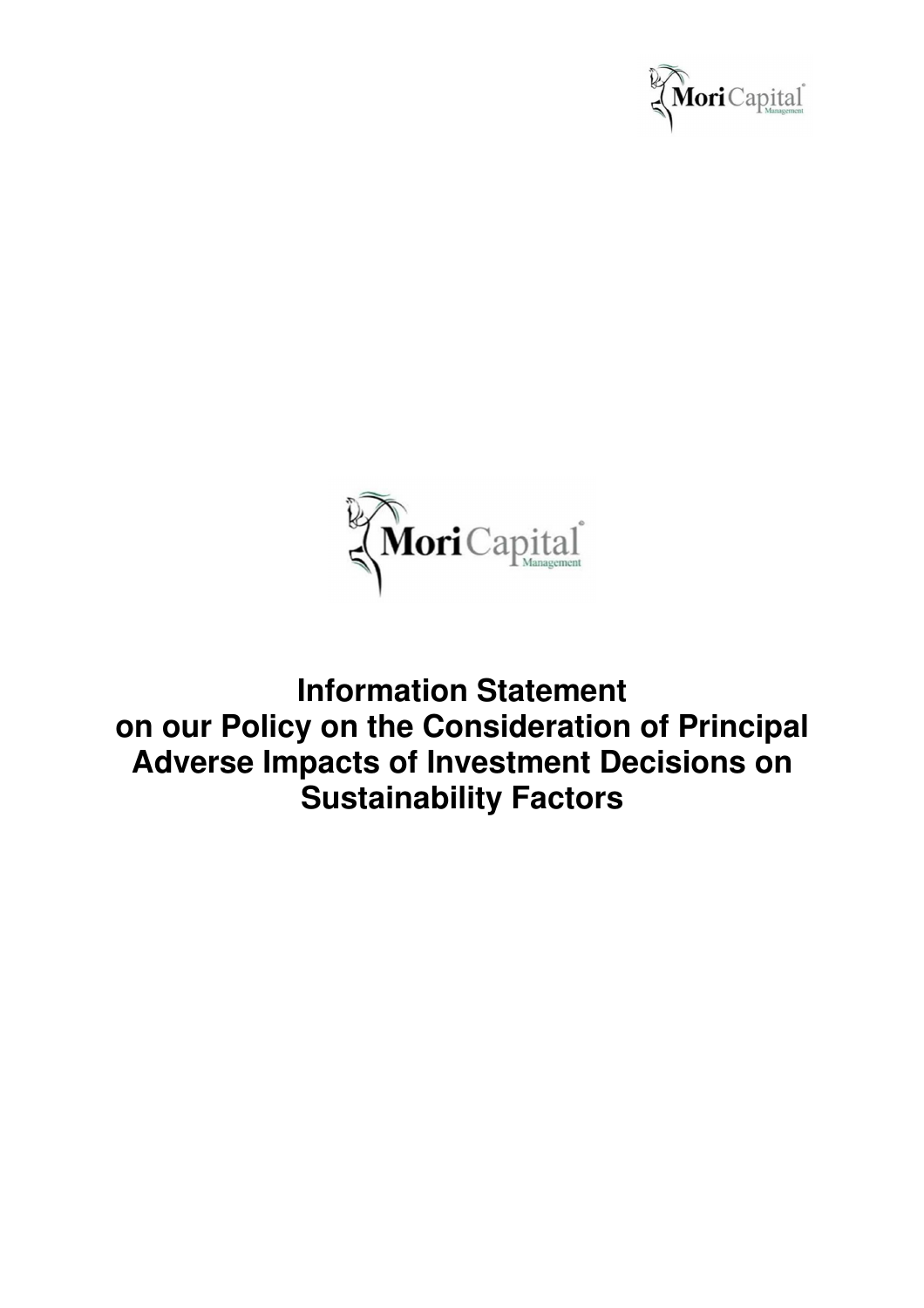

#### **Sustainable Finance Transparency**

The European Union has introduced a series of legal measures the primary one being the Sustainable Finance Disclosures Regulation ("SFDR"), Regulation (EU) 2019/2088, requiring firms that manage investment funds to provide transparency on how they integrate sustainability considerations into the investment process with respect to the investment funds they manage.

This information statement has been prepared for the purpose of meeting the disclosure requirements in Article 4 of SFDR; specifically, the disclosure requirements applicable to Mori with regards to whether/how we consider principal adverse impacts of investment decisions on sustainability factors.

Please note that the regulatory technical standards ("RTS") to specify the details of the content, methodologies and presentation of the information to be disclosed under Article 4 of SFDR have been delayed and, at the date of this statement, had not been issued yet. The disclosures will be updated as required once the final taxonomy of the RTS have been released.

The European Commission has recommended that, from the effective date of SFDR, firms comply with the specific disclosure obligations in SFDR that are reliant on RTS on the basis of a high-level, principles-based approach. We therefore seek to comply on a best efforts basis with the relevant disclosure obligations and issue this information statement as a means of achieving this objective.

This Statement will be reviewed and updated once the relevant RTS come into effect, noting that the RTS are expected to contain details on the content, methodologies and presentation of the information to be disclosed. This could require a revised approach to how we seek to meet the SFDR disclosure obligations. The Statement may also be updated to take into account the Regulation on the Establishment of a Framework to Facilitate Sustainable Investment (Regulation EU/2020/852, the "Taxonomy Regulation") once it comes into effect (1 January 2022).

## **Our Approach to Sustainable Investment**

At Mori Capital Management Limited ("Mori" and "the Company"), we believe that investors and asset managers have a responsibility to make their investments in a way that effectively supports a sustainable society. At the core of our commitment to help our clients achieve their financial objectives is the conviction that this can be achieved by investing responsibly.

We value the importance of integrating Environmental, Social, and Governance ("ESG") factors into our investment and risk processes and fundamentally believe that this is aligned with the aim of achieving long-term positive financial performance for our investors. We also recognise and value the fact that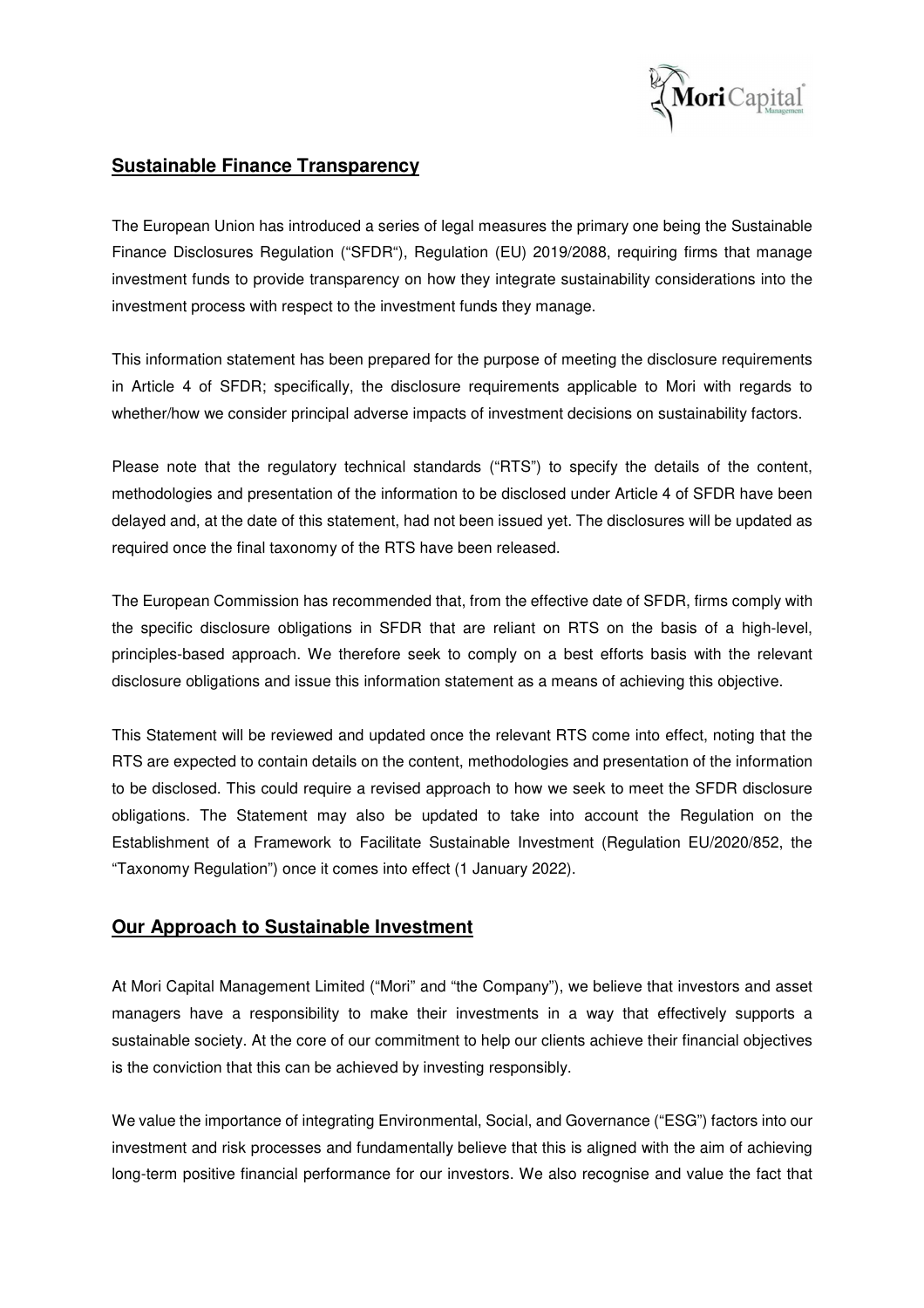

this will also support the better functioning of companies we invest in, enhancing behaviour in a wide range of markets and industries and having a positive societal impact beyond the financial markets.

# **What is a Sustainability Risk?**

In this context, a sustainability risk is considered to be an environmental, social or governance event or condition that, if it occurs, could cause an actual or potential material negative impact on the value of an investment.

# **Information Regarding the Consideration of Principal Adverse Impacts of Investment Decisions on Sustainability Factors**

Principal adverse impacts ("PAIs") are understood as the impacts of investment decisions that result in negative effects on sustainability factors. Sustainability factors mean environmental, social and employee matters, respect for human rights, anti-corruption and anti-bribery matters.

PAIs are considered by the Company when we make investment decisions. We may consider whether companies we invest in contribute negatively to environmental objectives (such as climate change mitigation and pollution prevention) or social objectives (such as corporate stewardship, human or labour rights controversies, anti-corruption and anti-bribery) and therefore potentially represent PAIs. We may also consider whether companies we invest in contribute positively to environmental objectives or social objectives (such as tackling inequality, fostering social cohesion, social integration and labour relations, or an investment in human capital or economically or socially disadvantaged communities).

In order to avoid or reduce any PAIs identified, where these are considered material (taking account of the size, nature and scale of our activities), we may reduce our exposure to these companies or altogether exclude them for consideration for investment. Please refer to Mori's ESG Policy for further details.

Mori actively monitors securities held in our portfolios based on their ESG assessment (when available) and negative news flow. A controversy alert or sudden drop in the ESG assessment allows us to identify any negative developments in a timely manner. Depending on the situation, this would result in engagement, voting against a company through proxy voting or divestment. We might also be invested in companies that do not perform well on certain ESG aspects, but are on track to implement changes to improve on these areas. We typically also engage with these companies to gain a better understanding of processes implemented and the current state regarding these topics.